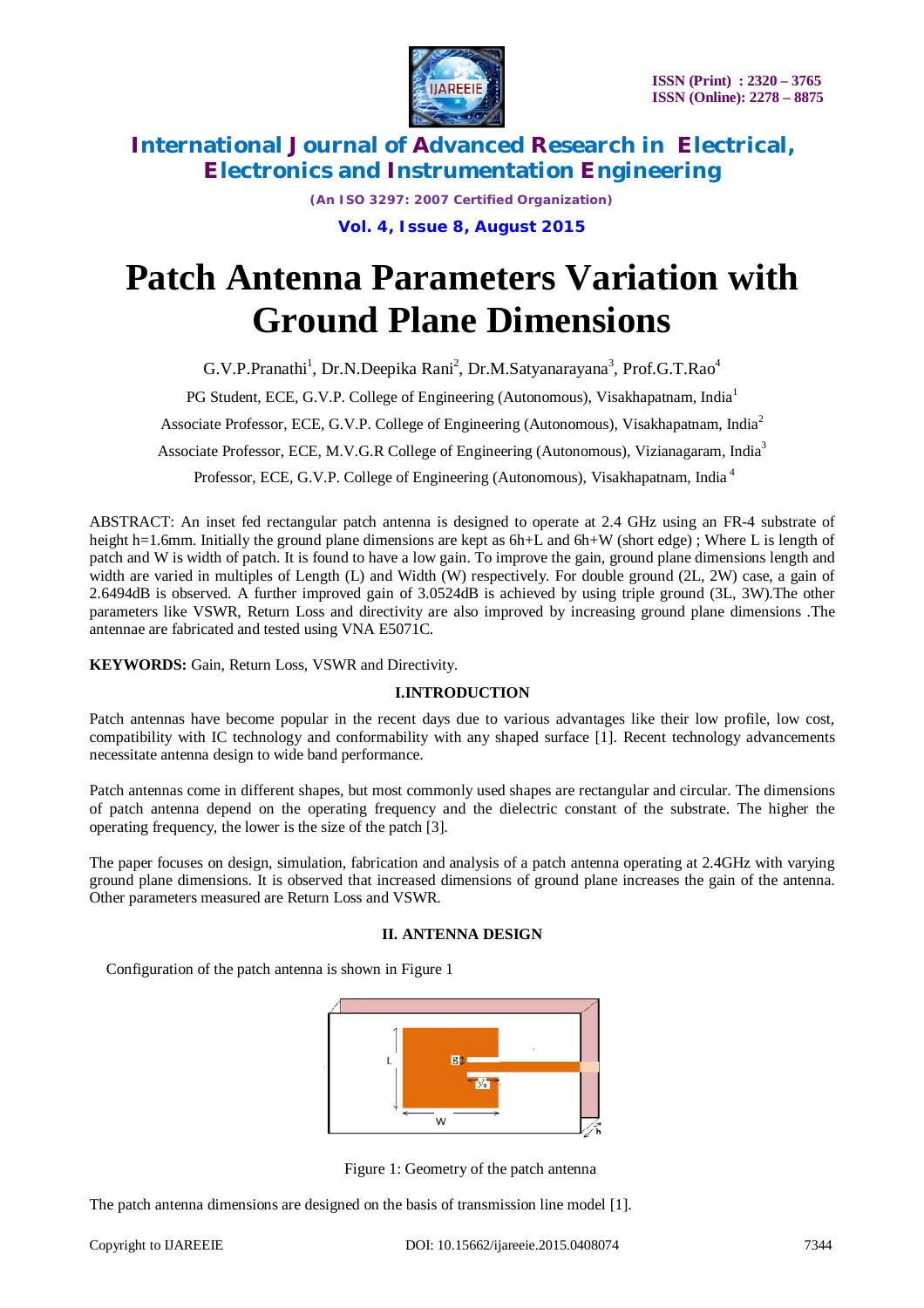

*(An ISO 3297: 2007 Certified Organization)*

#### **Vol. 4, Issue 8, August 2015**

Step 1: Selection of  $f_0$ ,  $\varepsilon_r$ , h:

- Resonant frequency selected $(f_0)$  :2.4GHz
- Dielectric constant( $\varepsilon_r$ ) :4.4
- $\bullet$  Height( $h$ ) :1.6mm

Step 2: Calculation of Width  $(W)$ :

$$
W = \frac{C}{2f_0\sqrt{(\varepsilon_r + 1/2)}}
$$

Where  $C = 3*10<sup>8</sup>m/s$ 

Step 3: Calculation of Actual Length (L):

The effective length of patch antenna depends on the resonant frequency  $(f_0)$ .

$$
L_{eff} = \frac{c}{2f_0\sqrt{\varepsilon_{reff}}}
$$

Where  $\varepsilon_{reff} = \frac{\varepsilon_r + 1}{2}$  $\frac{x+1}{2} + \frac{\varepsilon_r - 1}{2}$  $\frac{(-1)}{2} \left[ 1 + 12 \frac{h}{w} \right]^{-\frac{1}{2}}$ 

The effective length of patch antenna is equal to the one half of a wave length within the dielectric medium.

The E-fields at the edges of the patch undergo fringing effects. Because of these effects, effective length of the patch antenna appears to be greater than its actual length. So, actual length of the patch antenna is usually considered as  $L < \lambda/2$ .

Actual length and effective length of a patch antenna can be related as

$$
L = L_{eff} - 2\Delta L
$$

Where  $\Delta L$  is a function of effective dielectric constant  $\varepsilon_{reff}$  and the width to height ratio $\left(\frac{W}{h}\right)^2$  $\frac{n}{h}$ ).

$$
\frac{\Delta L}{h} = 0.412 \frac{(\varepsilon_{reff} + 0.3) (\frac{W}{h} + 0.264)}{(\varepsilon_{reff} - 0.258) (\frac{W}{h} + 0.8)}
$$

Step 4: Calculation of Inset feed Depth  $(y_0)$ :

The edge of the patch antenna will have high input impedance. Impedance falls rapidly if the inset position is moved from edge of the patch towards the centre .For providing impedance matching with a 50Ωconnector, a curve fit formula for the inset feed depth  $y_0$  is expressed as [2]

$$
y_0 = 10^{-4} \{ 0.016922\varepsilon_r^7 + 0.13761\varepsilon_r^6 - 6.1783\varepsilon_r^5 + 93.187\varepsilon_r^4 - 682.69\varepsilon_r^3 + 2.561.9\varepsilon_r^2 - 4043\varepsilon_r + 6697 \} \frac{L}{2}
$$

Step 5: Calculation of feed width  $(W_f)$ :

To achieve 50 $\Omega$  characteristic impedance, the required feed width to height ratio $\left(\frac{W_f}{h}\right)$  $\frac{f}{h}$ ) is computed as [1]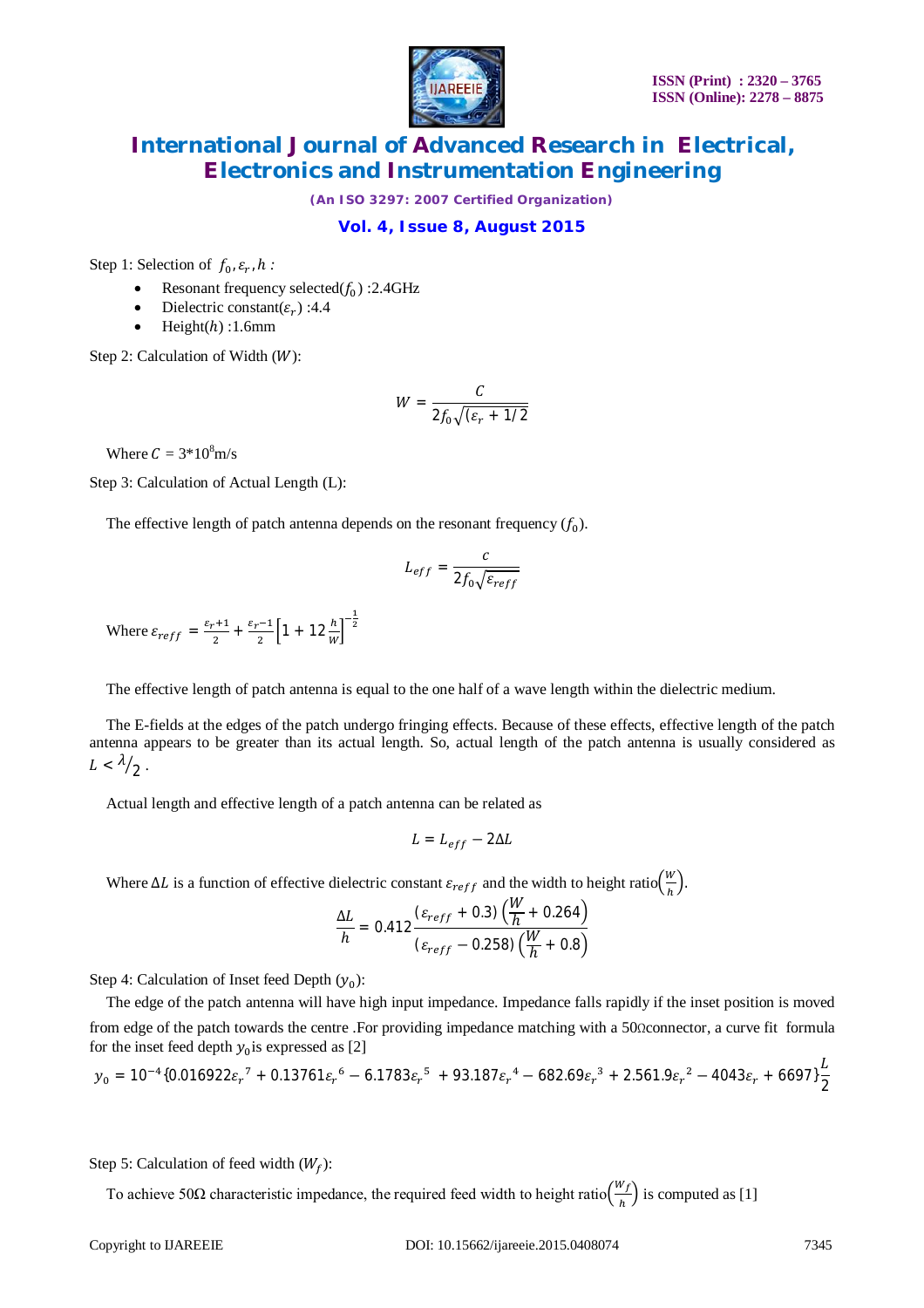

*(An ISO 3297: 2007 Certified Organization)*

**Vol. 4, Issue 8, August 2015**

$$
\frac{W_f}{h} = \begin{cases} \n\frac{8e^A}{e^{2A} - 2h} & \text{if } h \le 2\\ \n\frac{2}{\pi} \left\{ B - 1 - \ln(2B - 1) + \frac{\varepsilon_r - 1}{2\varepsilon_r} \left[ \ln(B - 1) + 0.39 - \frac{0.61}{\varepsilon_r} \right] \right\} \frac{W_0}{h} & \text{if } h \ge 2 \n\end{cases}
$$

= ܣ Where.

Step 6: Calculation of notch gap  $(g)$ :

 $rac{Z_0}{60}$  $\sqrt{\frac{\varepsilon_r+1}{2}}$ 

 $\frac{k+1}{2} + \frac{\varepsilon_r + 1}{\varepsilon_r - 1}$ 

 $rac{\varepsilon_r+1}{\varepsilon_r-1}$  (0.23 +  $rac{0.11}{\varepsilon_r}$ 

 $\varepsilon_r$ 

Resonant frequency of patch antenna depends on the notch gap  $(g)$ . Expression which relates notch gap and resonant frequency is given by [5]

$$
g = \frac{v_0}{\sqrt{2 * \varepsilon_{reff}}} \frac{4.65 * 10^{-12}}{f_0(in \, GHz)}
$$

With the help of above equations the dimensions of the patch are calculated and shown in Table I.

| Description                       | Value (mm) |
|-----------------------------------|------------|
| Width of the Patch(W)             | 38.036     |
| Length of Patch(L)                | 29.443     |
| Width of Microstrip feed( $W_f$ ) | 3.059      |
| Notch gap $(g)$                   | 0.2        |
| Inset feed depth $(\gamma_0)$     | 9.044      |

#### TABLE I Dimensions of the patch antenna

 $B = \frac{377\pi}{37.5}$ 

2 $Z_0\sqrt{\varepsilon_r}$ 

#### **III.RESULTS AND DISCUSSION**

By considering the ground plane dimensions i.e., Length and Width of substrate as 6h+L and 6h+W (short edge), along with the dimensions in Table Ia patch antenna is drawn. It is simulated using HFSS 13.0and fabricated by thermo lithography. Patch is tested using VNA E5071C.It is found that the patch resonates at 2.35GHz with reflection coefficient -10.2411dB. At 2.4GHz, Reflection co-efficient observed is-5.8404 dB. From this it is observed that frequency of resonance is at 2.35GHz instead of 2.4GHz. To achieve the frequency of resonance at 2.4GHz,only notch gap is varied and all other dimensions are kept constant. At notch gap=0.6mm, reflection co-efficient observed is-8.6242dB at 2.4 GHz.

Generally for antenna to radiate efficiently reflection co-efficient should be less than -9.5424dB. To improve the reflection co-efficient, length of the patch is varied by keeping notch gap  $(g) = 0.6$ mm. Now the dimensions of the inset fed short edge patch antenna are considered as in Table II to resonate at 2.4GHz.Figure 2(a) shows the top view of the patch and Figure 2(b) shows the bottom view of the patch.Simulated reflection co-efficient curve  $(S_{11})$  and VSWR for the inset fed short edge patch antenna in HFSS 13.0 is shown in Figure 3 and Figure 4 respectively.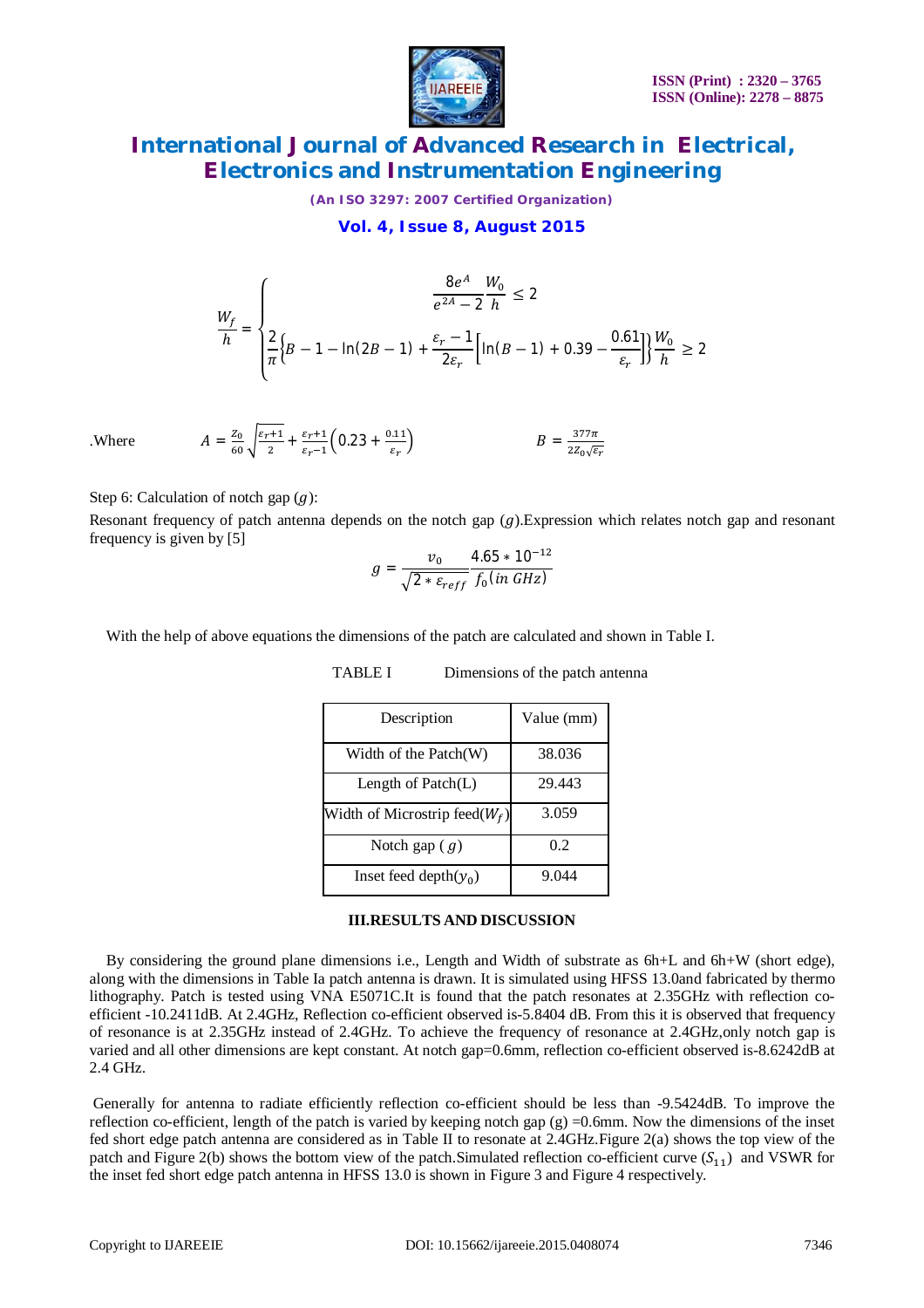

*(An ISO 3297: 2007 Certified Organization)*

### **Vol. 4, Issue 8, August 2015**

TABLE II Dimensions of the inset fed short edge patch antenna

| Description                       | Value (mm) |  |  |
|-----------------------------------|------------|--|--|
| Width of the Patch(W)             | 38.036     |  |  |
| Length of $Patch(L)$              | 28.9       |  |  |
| Width of Microstrip feed( $W_f$ ) | 3.059      |  |  |
| Notch gap $(g)$                   | 0.6        |  |  |
| Inset feed depth $(y_0)$          | 9.044      |  |  |





Figure 2(b): Bottom view of an inset fed short edge patchantenna



Figure 3: Reflection co efficient  $(s_{11})$  in dBCurve for inset fed short edge patch antenna with ground plane dimensions 6h+L and 6h+W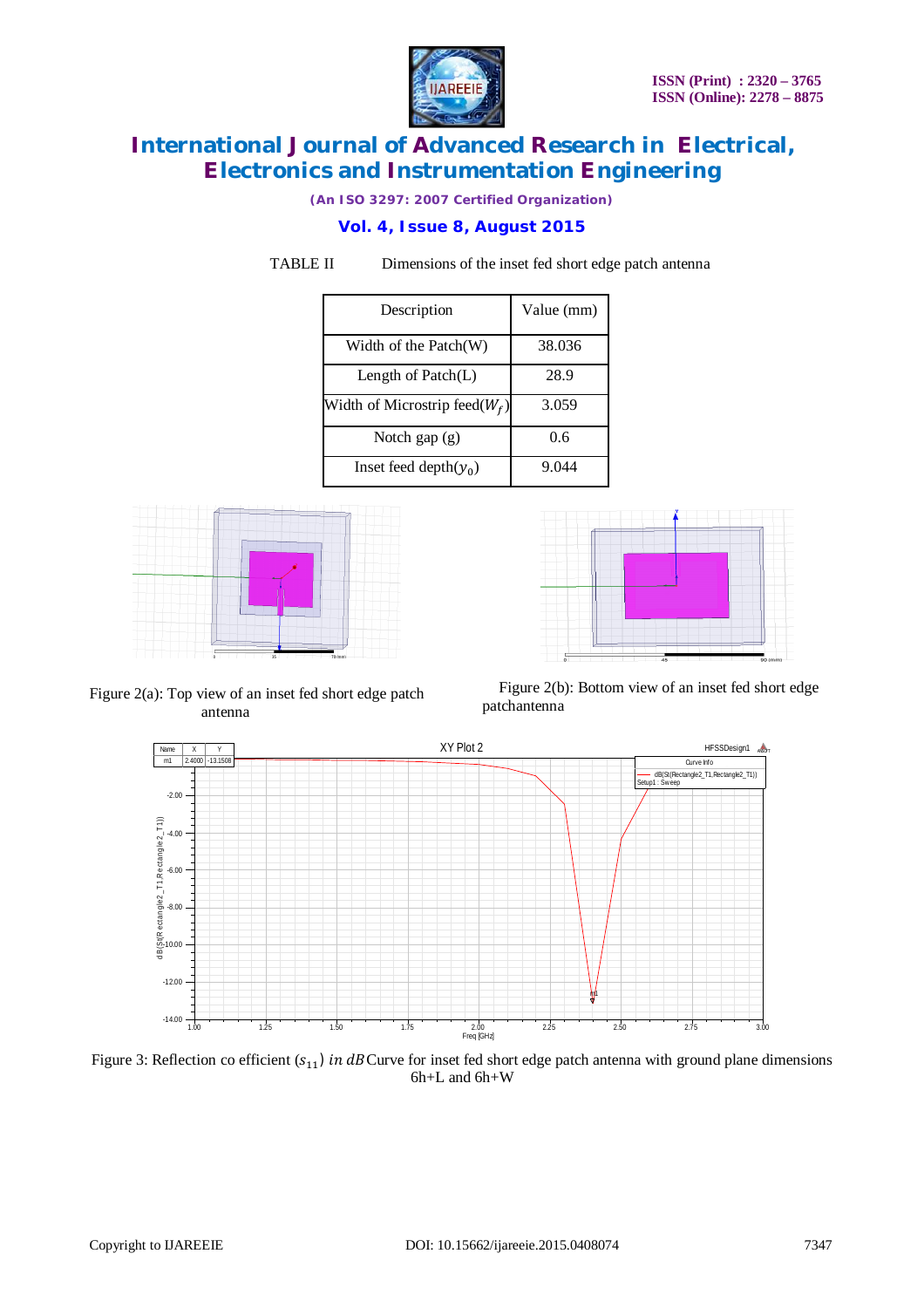

*(An ISO 3297: 2007 Certified Organization)*





Figure 4: VSWR Curve for inset fed short edge patch antenna with ground plane dimensions 6h+L and 6h+W

From Figure 3 and Figure 4 it is observed that reflection co-efficient  $(s_{11})$ and VSWR are -13.1508 dB, 1.5642 respectively at 2.4GHz

By considering the above dimensions in Table II the patch is fabricated and tested by using VNA E5071C. Fabricated patch is shown in Figure 5.



Figure 5: Fabricated inset fed short edge patch antenna with ground plane dimensions 6h+L and 6h+W

The reflection co-efficient  $s_{11}$  in dB for the Inset fed short edge patch is shown in Figure 6 and Figure 7 shows the VSWR curve of the fabricated inset fed patch antenna.



Figure 6: Reflection co efficient  $(s_{11}in dB)$ curve of the fabricated inset fed short edge patch antenna with ground plane dimensions 6h+L and 6h+W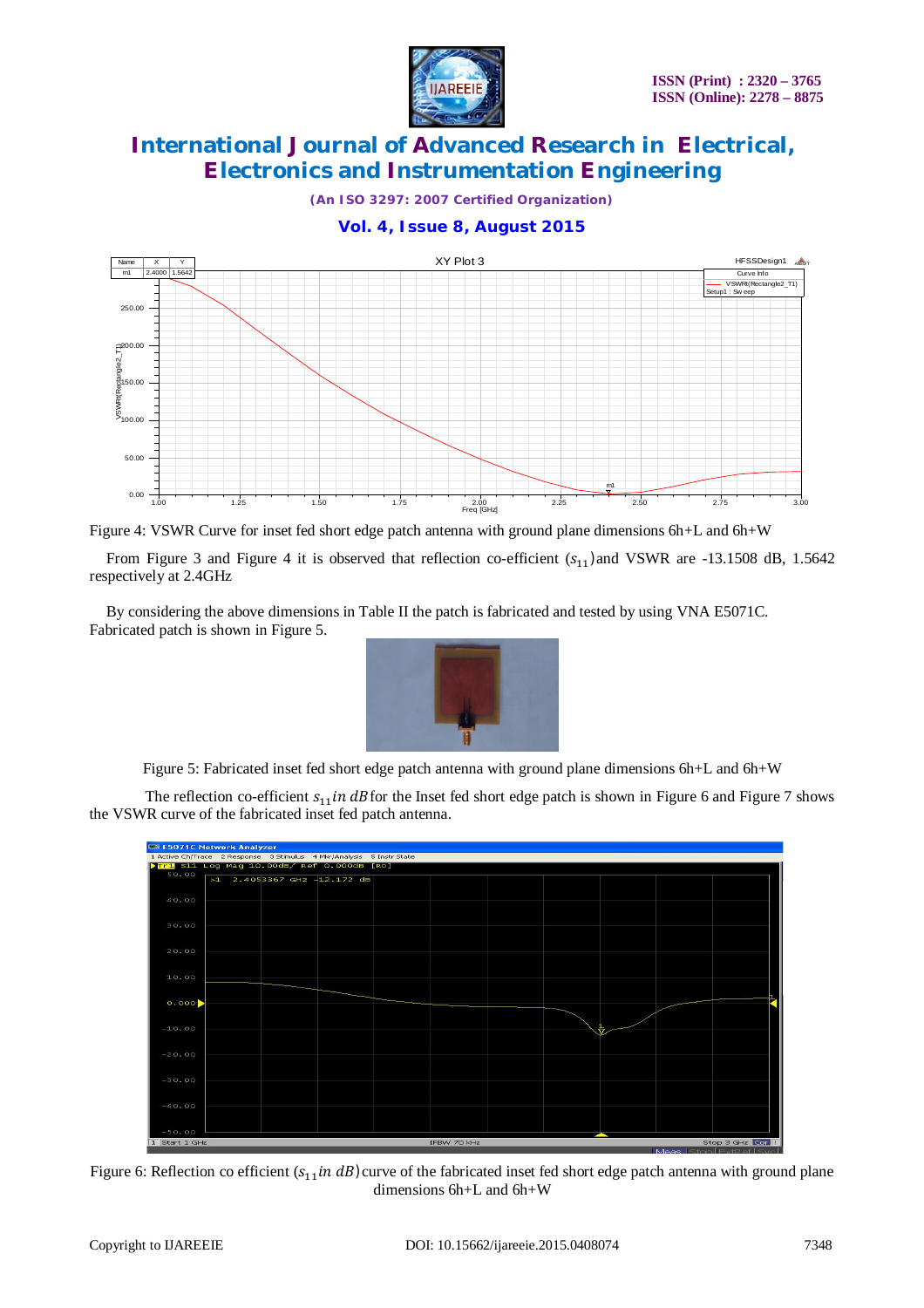

*(An ISO 3297: 2007 Certified Organization)* **Vol. 4, Issue 8, August 2015**



Figure7: VSWR curve of the fabricated inset fed short edge patch antenna with ground plane dimensions 6h+L and

6h+W

From Figure 6 and 7 the reflection co efficient  $(s_{11}in dB)$  and VSWR of the fabricated inset fed Short edge patch antenna are observed as-12.172dBand 1.6233respectively at 2.4053367GHz



Gain of an inset fed short edge patch antenna is shown in Figure 8.

Figure8: Gain plot of the inset fed short edge patch antenna with ground plane dimensions 6h+L and 6h+W From Figure 8 the gain of the patch is noticed to be only 1.5948dB at 2.4 GHz.